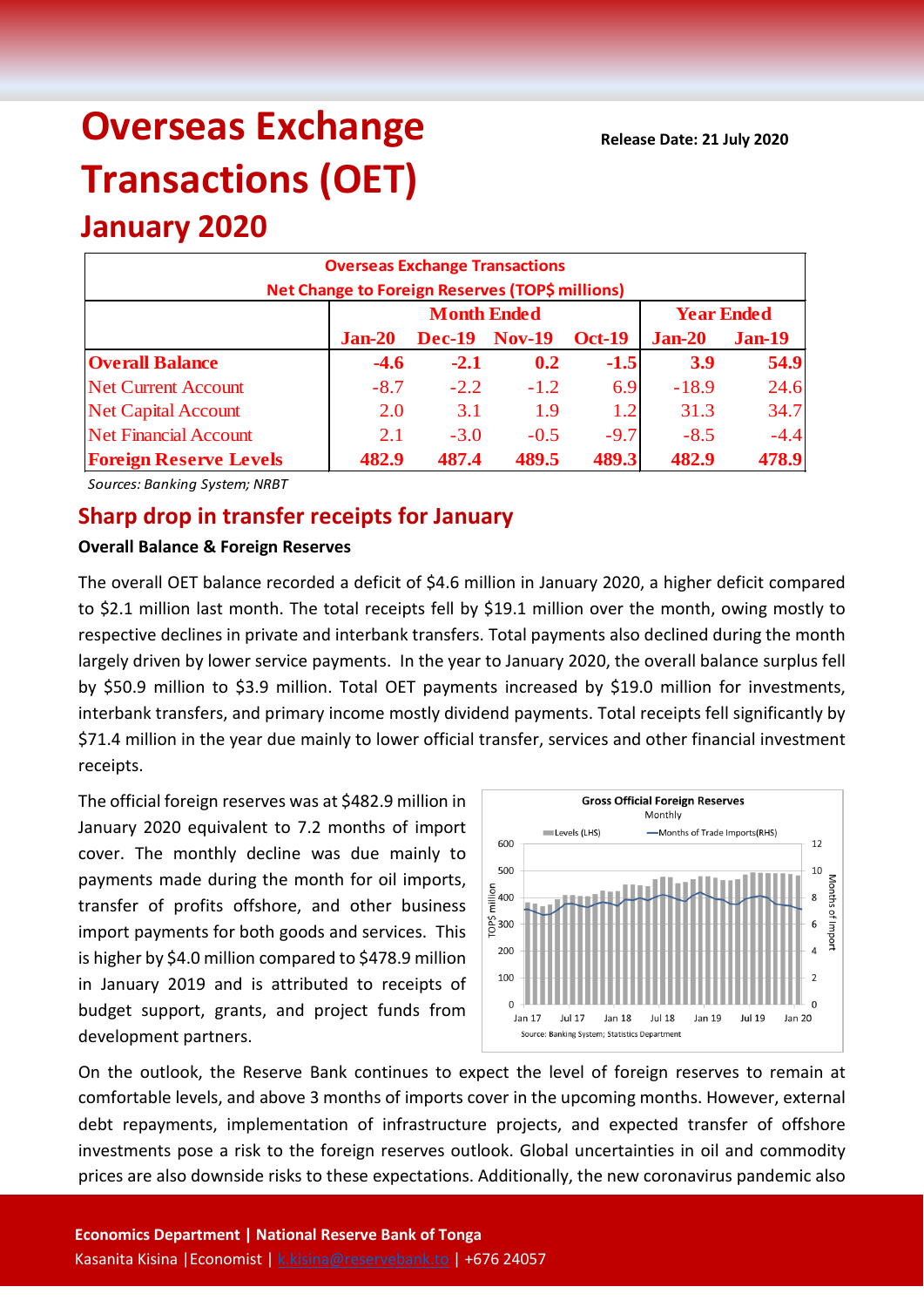poses a risk to the level of foreign as it weighs on consumer demand, business sentiments, and investments.

| <b>Current Account (TOP\$ millions)</b> |         |                    |                   |               |          |               |  |  |
|-----------------------------------------|---------|--------------------|-------------------|---------------|----------|---------------|--|--|
|                                         |         | <b>Month Ended</b> | <b>Year Ended</b> |               |          |               |  |  |
|                                         | Jan-20  | <b>Dec-19</b>      | <b>Nov-19</b>     | <b>Oct-19</b> | $Jan-20$ | <b>Jan-19</b> |  |  |
| <b>Net Current Account</b>              | $-8.7$  | $-2.2$             | $-1.2$            | 6.9           | $-18.9$  | 24.6          |  |  |
| Merchandise Trade                       | $-34.9$ | $-32.5$            | $-31.3$           | $-33.9$       | $-410.4$ | $-412.6$      |  |  |
| <b>Services</b>                         | 4.7     | 0.2                | 3.6               | $-0.2$        | 27.7     | 23.8          |  |  |
| Income                                  | $-1.2$  | 1.6                | 1.6               | $-0.1$        | 2.0      | 7.1           |  |  |
| <b>Transfers</b>                        | 22.7    | 28.5               | 24.9              | 41.0          | 361.8    | 406.3         |  |  |

#### **Current Account**

*Sources: Banking System; NRBT*

The current account deficit widened by \$6.5 million to an \$8.7 million deficit in January 2020. The merchandise trade deficit increased and is attributed largely to higher import payments which increased by \$1.2 million, coupled with the \$1.1 million decline in export receipts. Payment for oil imports rose by \$4.9 million whilst export proceeds from marine and agriculture declined.

The income account also recorded a deficit of \$1.2 million after recording a surplus last month. This was largely driven by higher income payments for dividends offshore of \$3.0 million.

Similarly, the transfers account surplus decreased by \$5.8 million to \$22.7 million, due mainly to a \$5.9 million decrease in private transfer receipts reflecting the decline in remittances. Official transfer receipts also declined by \$0.9 million in January 2020. These movements had offset an increase of \$0.7 million in transfer receipts for non-profit organisations. Transfer payments, on the other hand, declined by \$0.3 million owing mostly to lower private transfers.

Meanwhile, the service account surplus improved in January 2020 by \$4.5 million to \$4.7 million. This was underpinned mainly by a \$6.1 million decrease in service payments, owing mostly to professional & management services, and travel allowances. Services receipts also fell over the month, driven mainly by lower receipts from construction services, and insurance claims.

Annually, the current account recorded a deficit of \$18.9 million compared to a surplus of \$25.3 million deficit in January 2019. Although the merchandise trade deficit improved and the services account surplus increased in the year, the significant declines in surpluses of the transfers and income accounts had outweighed these positive movements.

Payments for import of construction materials, oil, and motor vehicles decreased over the year, yet still higher than the level of export proceeds. The transfer receipts also fell by \$40.5 million, solely driven by a \$45.8 million decline in official transfer receipts which outweighed the increase in both private and non-profit transfer receipts. However, total transfer receipts still exceeds total transfer payments. Meanwhile, service payments decreased by \$2.3 million and outweighed the \$1.7 million rise in service receipts from higher travel receipts, resulting in the lower surplus. Furthermore, the lower surplus in the income account stems from the \$5.5 million rise in income payments while income receipts marginally rose by only \$0.4 million.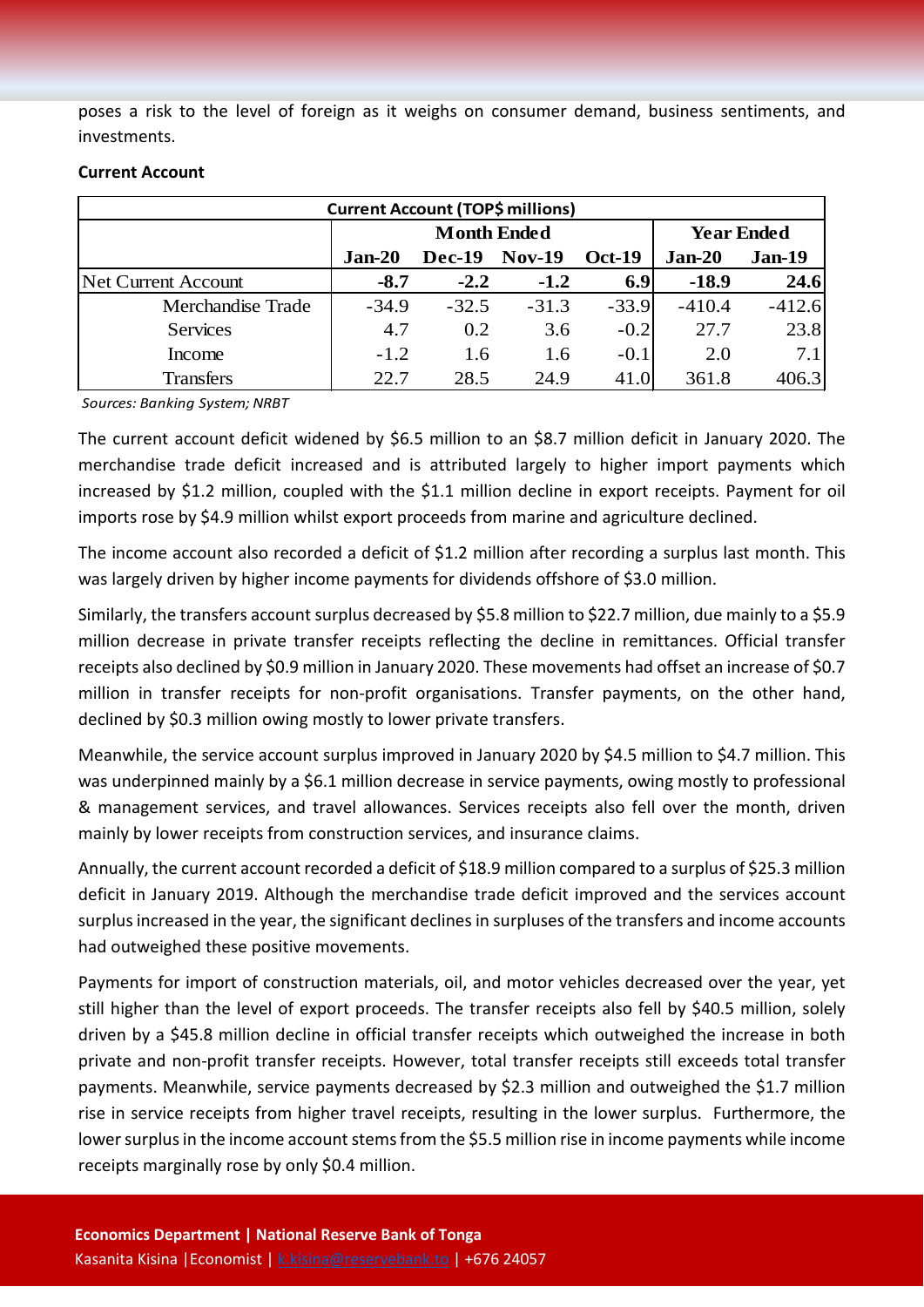#### **Capital Account**

| Capital Account (TOP\$ millions) |                                         |                      |               |                  |          |      |  |  |
|----------------------------------|-----------------------------------------|----------------------|---------------|------------------|----------|------|--|--|
|                                  | <b>Year Ended</b><br><b>Month Ended</b> |                      |               |                  |          |      |  |  |
|                                  | $Jan-20$                                | <b>Dec-19 Nov-19</b> | <b>Oct-19</b> | $Jan-20$         | $Jan-19$ |      |  |  |
| Net Capital Account              | <b>2.0</b>                              | 3.1                  | 1.9           | 1.2 <sub>l</sub> | 31.3     | 34.7 |  |  |
| Official                         | 1.0                                     |                      | 0.5           | 0.7              | 18.8     | 15.2 |  |  |
| Private                          | 1.0                                     | l .4                 | 1.4           | 0.5              | 12.5     | 19.4 |  |  |

*Sources: Banking System; NRBT*

The capital account surplus decreased by \$1.1 million over the month to \$2.0 million, as both official and private capital receipts declined. The private capital payments also decreased and supported the monthly movement.

Similarly, over the year, the capital account surplus lowered by \$3.4 million to \$31.3 million. Capital account receipts fell by \$3.5 million mainly from a \$7.0 million decline in private capital receipts outweighing the \$3.4 million increase in official capital receipts. The fall in both official and private capital payments also coincided with the annual decline.

#### **Financial Account**

| <b>Financial Account (TOP\$ millions)</b> |               |                    |                   |          |          |               |  |  |
|-------------------------------------------|---------------|--------------------|-------------------|----------|----------|---------------|--|--|
|                                           |               | <b>Month Ended</b> | <b>Year Ended</b> |          |          |               |  |  |
|                                           | <b>Jan-20</b> | <b>Dec-19</b>      | <b>Nov-19</b>     | $Oct-19$ | $Jan-20$ | <b>Jan-19</b> |  |  |
| Net Financial Account                     | 2.1           | $-3.0$             | $-0.5$            | $-9.7$   | $-8.5$   | $-4.4$        |  |  |
| Direct Investment                         | 0.2           | $-0.5$             | 1.2               | 0.6      | $-2.8$   | $-0.6$        |  |  |
| Portfolio Investment                      | 0.0           | 0.0                | 0.0               | $-11.2$  | $-22.4$  | 0.3           |  |  |
| <b>Other Investment</b>                   | 1.9           | $-2.5$             | $-1.6$            | 0.9      | 16.8     |               |  |  |

*Note: The Net Financial Account figures incorporate also the net reconcilliation items which is not reflected in the table below*

*Sources: Banking System; NRBT*

In January 2020, the financial account recorded a surplus of \$2.1 million after recording a deficit last month. This was mostly driven by lower interbank payments supported by a decline in offshore investments. Over the year, the deficit in the financial account widened by \$4.1 million to \$8.5 million, due mainly to higher transfers for investment offshore. Direct investment transfers also rose and coincided with the annual deficits.